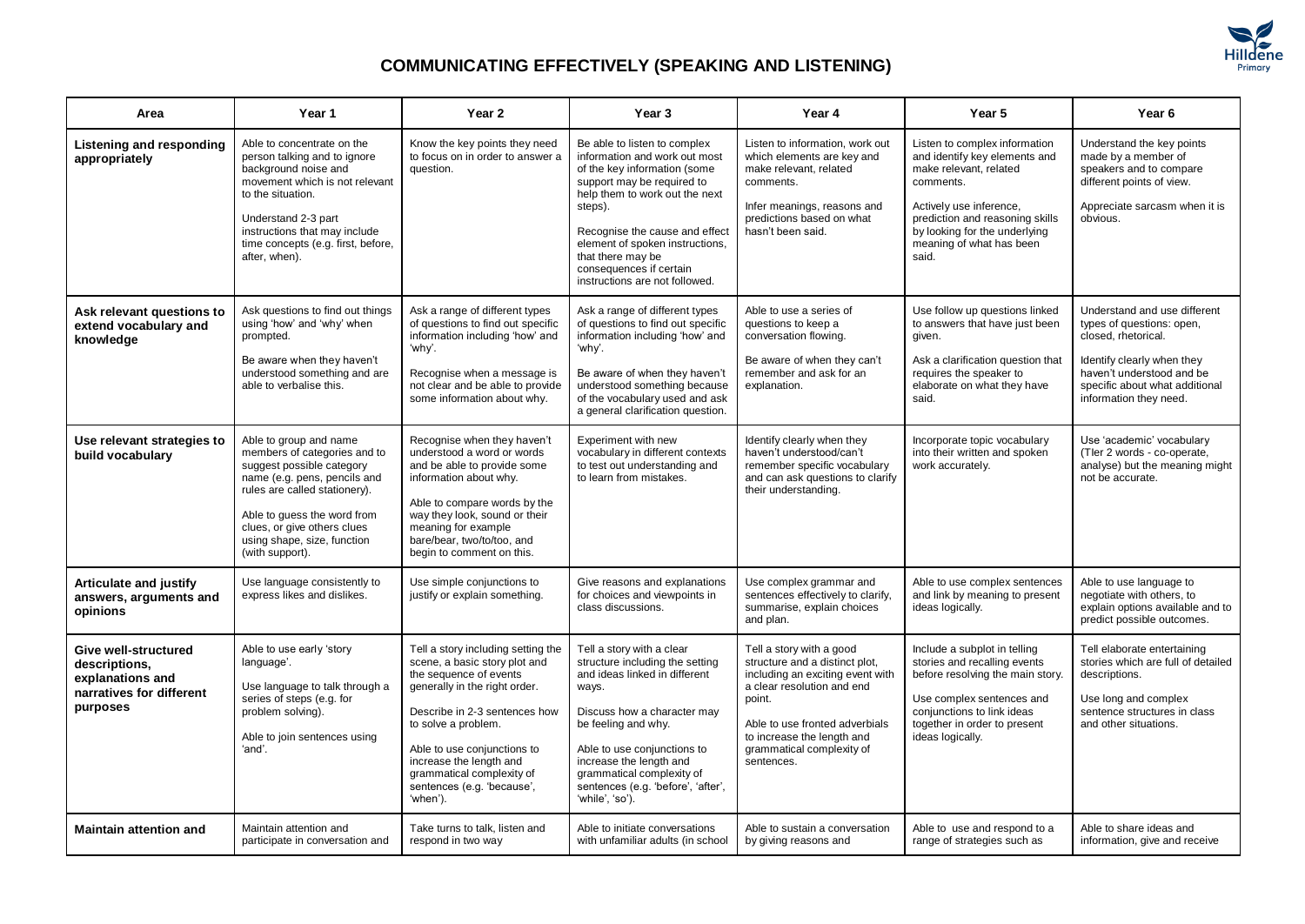

## **COMMUNICATING EFFECTIVELY (SPEAKING AND LISTENING)**

| participate actively in<br>collaborative<br>conversations, staying<br>on topic and initiating<br>and responding to<br>comments | small groups providing there<br>are minimal external<br>distractions. Attention and<br>participation in larger groups is<br>sustained for most of the<br>activity.                                                                                                                                        | conversations and groups.                                                                                                                                                                                                                                                                                                                                                                                                                               | or in a safe environment) and<br>pupils.                                                                                                                                                                                                                                                                                     | explaining choices and views.                                                                                                                                                                                                                       | asking questions or making<br>relevant comments to keep a<br>conversation flowing.                                                                                                                                                                   | advice, offer and take notice of<br>the opinion of others.                                                                                                                                                                                   |
|--------------------------------------------------------------------------------------------------------------------------------|-----------------------------------------------------------------------------------------------------------------------------------------------------------------------------------------------------------------------------------------------------------------------------------------------------------|---------------------------------------------------------------------------------------------------------------------------------------------------------------------------------------------------------------------------------------------------------------------------------------------------------------------------------------------------------------------------------------------------------------------------------------------------------|------------------------------------------------------------------------------------------------------------------------------------------------------------------------------------------------------------------------------------------------------------------------------------------------------------------------------|-----------------------------------------------------------------------------------------------------------------------------------------------------------------------------------------------------------------------------------------------------|------------------------------------------------------------------------------------------------------------------------------------------------------------------------------------------------------------------------------------------------------|----------------------------------------------------------------------------------------------------------------------------------------------------------------------------------------------------------------------------------------------|
| Use spoken language to<br>develop understanding<br>through speculating,<br>hypothesising, imagining<br>and exploring ideas     | Use language to talk sel<br>through steps required in<br>simple problem solving.                                                                                                                                                                                                                          | Accurately predict what will<br>happen in a story or retelling of<br>an event.                                                                                                                                                                                                                                                                                                                                                                          | Understand how language is<br>used to investigate and reflect<br>on feelings.                                                                                                                                                                                                                                                | Able to discuss cause and<br>effect.                                                                                                                                                                                                                | Able to use complex sentences<br>and to present ideas logically.<br>Able to use language to<br>persuade.                                                                                                                                             | Use inference, reasoning and<br>prediction skills.<br>Able to negotiate an agreement<br>explaining other options and<br>possible outcomes.                                                                                                   |
| Speak audibly and<br>fluently with an<br>increasing command of<br>standard English                                             | Produce speech that is clear<br>and easy to understand, with<br>only a few immaturities.<br>Able to say words accurately<br>with up to 3 syllables.<br>Able to blend 3 or 4 phonemes<br>to make a word, and segment<br>words into individual sounds.<br>Able to use appropriate tenses<br>and word order. | Produce speech that is clear<br>and easy to understand, with<br>only a few immaturities.<br>Able to say words with 4 or<br>more syllables fairly<br>consistently.<br>Able to manipulate sounds in<br>words such as deleting sounds<br>from words (e.g. what word<br>would you get if you take the 'f'<br>from feet? - 'eat').<br>Know that there are some<br>terms or expressions that are<br>only used amongst friends.<br>(e.g. Hiya, see you later). | Produce speech that is<br>consistently clear and easy to<br>understand.<br>Able to say words of any length<br>with accuracy.<br>Use phonological awareness<br>skills when spelling, although<br>some mistakes may still be<br>made.<br>Able to signal punctuation and<br>emphasise meaning through<br>the use of intonation. | Produce speech that is<br>consistently clear and easy to<br>understand.<br>Able to say words of any length<br>with accuracy.<br>Secure phonological<br>awareness skills.<br>Use formal language when<br>appropriate in some familiar<br>situations. | Produce speech that is<br>consistently clear and easy to<br>understand.<br>Able to say words of any length<br>with accuracy.<br>Secure phonological<br>awareness skills.<br>Able to re-phrase what they<br>want to say according to the<br>audience. | Produce speech that is<br>consistently clear and easy to<br>understand.<br>Able to say words of any length<br>with accuracy.<br>Secure phonological<br>awareness skills.                                                                     |
| Participate in<br>discussions,<br>presentations,<br>performances, role play,<br>improvisations and<br>debates                  | Remember their words and<br>speak clearly in short<br>presentations, performances<br>and role play.                                                                                                                                                                                                       | Take turns to talk, listen and<br>respond in two way<br>conversations and groups.                                                                                                                                                                                                                                                                                                                                                                       | Respond to the opinions of<br>others in the group.                                                                                                                                                                                                                                                                           | Able to take on group roles to<br>discuss with peers.                                                                                                                                                                                               | Able to take turns, listening<br>carefully to others and politely<br>agreeing or disagreeing with<br>them.<br>Able to present a point of view<br>by presenting evidence and<br>using persuasive language with<br>familiar topics.                    | Able to share ideas and<br>information, give and receive<br>advice, offer and take notice of<br>the opinion of others.<br>Able to present a point of view<br>by presenting evidence and<br>using persuasive language with<br>academic terms. |
| Gain, maintain and<br>monitor the interest of<br>the listener(s)                                                               | Able to initiate a conversation<br>with a class visitor by using<br>prepared questions.                                                                                                                                                                                                                   | Usually able to keep to a topic<br>in a conversation.<br>Can be easily prompted to<br>move on if they are talking too<br>much.                                                                                                                                                                                                                                                                                                                          | Able to initiate conversations<br>with unfamiliar adults (in school<br>or in a safe environment) and<br>pupils.<br>Exaggerate to make a story<br>more interesting.                                                                                                                                                           | Add or omit detail according to<br>how much is already known by<br>the listener.<br>Use intonation to give added<br>emphasis.                                                                                                                       | Realise when the listener<br>doesn't fully understand and try<br>to help them.<br>Is able to use humour<br>effectively.                                                                                                                              | Able to share ideas and<br>information, give and receive<br>advice, offer and take notice of<br>the opinion of others.<br>Sophisticated use of questions<br>to help conversations flow.                                                      |
| <b>Consider and evaluate</b><br>different viewpoints,<br>attending to and building<br>on the contributions of<br>others        | Respond to points of interest<br>when listening to contributions<br>of others.                                                                                                                                                                                                                            | Ask lots of questions to find out<br>information and respond<br>appropriately to the answers.                                                                                                                                                                                                                                                                                                                                                           | Able to understand another's<br>point of view and show whether<br>they agree or disagree.                                                                                                                                                                                                                                    | Able to identify and reflect on<br>key points of what they have<br>just been told.                                                                                                                                                                  | Actively use inference,<br>prediction and reasoning skills<br>by looking for the underlying<br>meaning of what has been<br>said.                                                                                                                     | Able to reflect on several<br>people's opinions or<br>suggestions and summarise or<br>suggest a compromise.                                                                                                                                  |